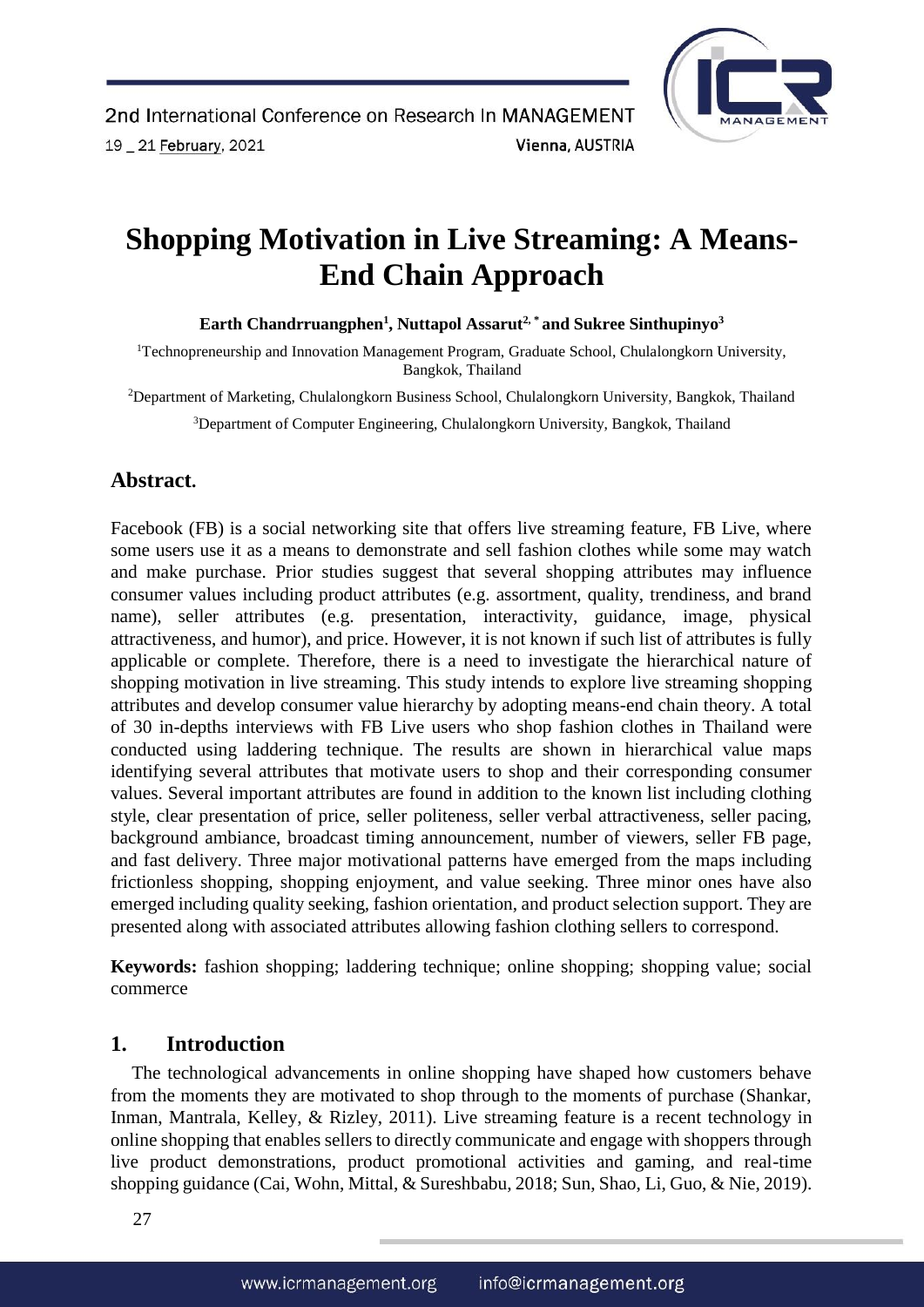

In fashion cloth shopping, live streamers can demonstrate how clothing items are worn and give guidance on the fabric quality or the occasion to wear. On Facebook (FB), shoppers can use live streaming feature called FB Live to ask questions, confirm purchase, or interact with the streamers via text chat (Wongkitrungrueng & Assarut, 2018; Wongkitrungrueng, Dehouche, & Assarut, 2020).

The study of shopping motivations is an important topic that helps managers and retail business organizations develop market segmentations and marketing strategies (McGoldrick, 2002). Several prior studies have studied shopping attributes that affect consumer preferences in live streaming shopping (Wongkitrungrueng & Assarut, 2018; Leeraphong & Sukrat, 2018; Cai et al., 2018; Sun et al., 2019). Some of these attributes include product attributes (e.g. assortment, quality, trendiness, and brand name), seller attributes (e.g. presentation, interactivity, guidance, image, physical attractiveness, and humor), pricing (cheap price and good price), and promotion. However, it is not known if such list of attributes is fully applicable or complete in the context of live streaming shopping. There is a need to investigate the hierarchical nature of shopping motivation.

Therefore, the research question is "What are the live stream attributes that motivate users to engage in fashion cloth shopping in FB live streaming?" The study aims to gain insights into the live stream attributes that influence shoppers to watch and purchase fashion clothes in live streaming and to develop consumer value hierarchy by adopting means-end chain theory.

The outcome of this study shall help live streaming sellers to better strategize and cater to the needs of the consumers based on the relevant live streaming attributes. And it will also be used to guide the development of the questionnaires for the future quantitative study. The ultimate goal in future research would be to apply insights from both studies into developing a tool that helps shoppers evaluate the live streams and get live stream recommendations.

# **2. Literature Review**

#### **2.1 Live Streaming Shopping Motivation: Uses and Gratification Theory (UGT)**

According to UGT, people are motivated to participate in certain media because they receive gratification that it brings. In live streaming shopping, most literature examine utilitarian and hedonic motivations (Cai et al., 2018; Hou, Guan, Li, & Chong, 2019; Leeraphong & Sukrat, 2018). Utilitarian motivations help shoppers complete their shopping tasks while hedonic motivations represent shopping enjoyment. Cai et al. (2018) defines utilitarian motivations in terms of convenience, time saving, or cost saving. Their study also defines hedonic motivations in terms of fun, playfulness, and positive experience. Additionally, Wongkitrungrueng  $\&$ Assarut (2018) has also examined symbolic motivations which enhance shoppers' personal identity. Wongkitrungrueng et al. (2020) summarizes that several factors enhance consumers' experience and trust toward the seller which in turn motivate them to watch and make purchase in live streaming. Factors are related to product information, communication quality, enjoyment, and social presence.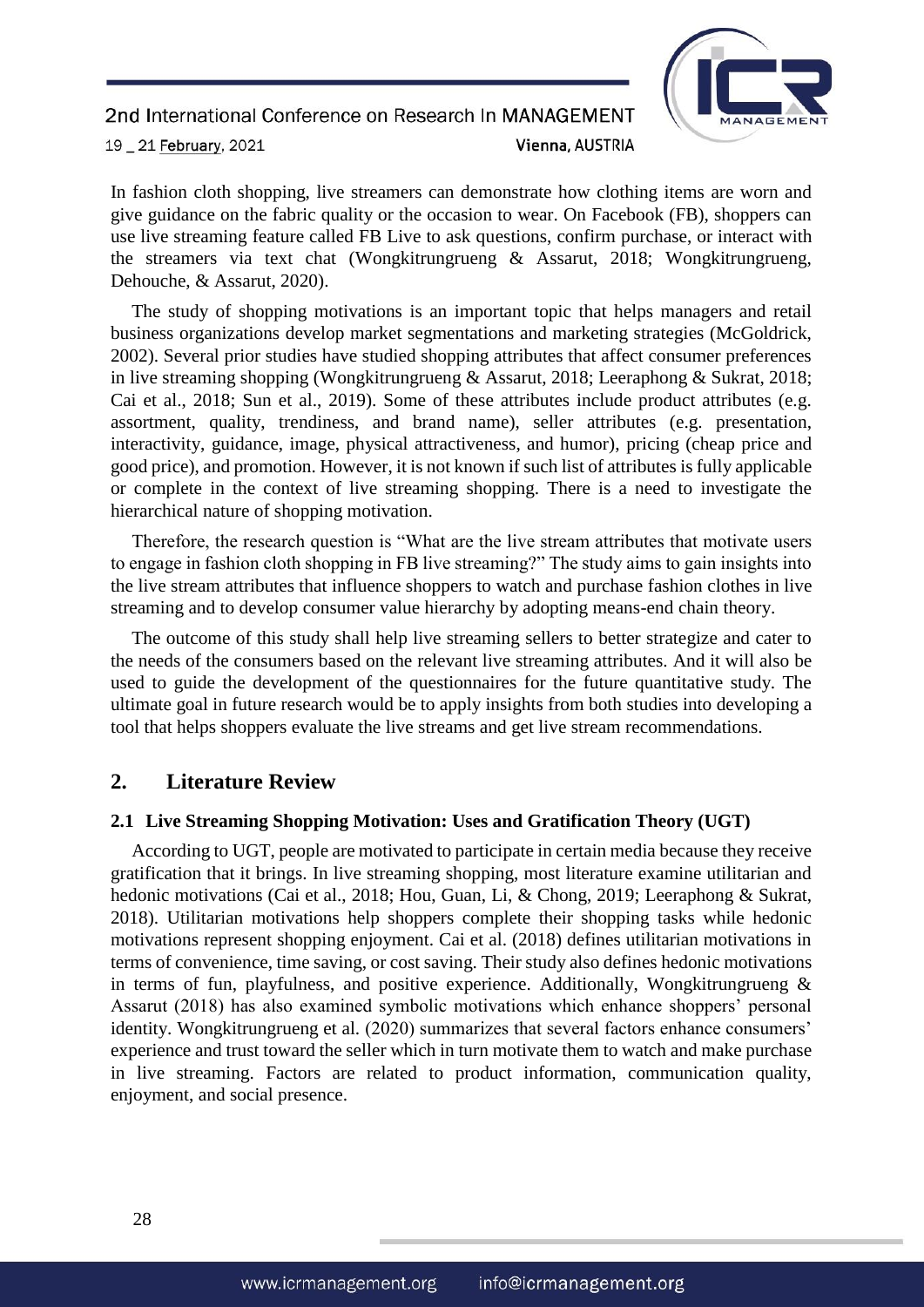

#### **2.2 Live Streaming Shopping Attributes**

Similar to how traditional store attributes motivate shopper to visit the physical store and how online shopping website attributes motivate shopper to visit the website, live stream attributes motivate shoppers to watch and shop from live stream. Though live stream attributes are different from those of traditional store and online shopping website, there are a lot of common attributes. Johnson, Kim, Mun, & Lee (2015) has proposed eight store attributes that influence traditional store shopper satisfaction: product, service, location, facility, design, atmosphere, price, and leisure. Chen, Hsu, & Lin (2010) presents a list of eight online shopping website attributes in three areas as follow: security, privacy, and usability as technology factors; convenience, trust, and delivery as shopping factors; and product value and merchandising as product factors. Other online shopping website attributes from other studies are as follow: brand image and online store image (Aghekyan-Simonian, Forsythe, Suk Kwon, & Chattaraman, 2012); product assortment, product quality, price transparency, and website convenience (Davari, Iyer, & Rokonuzzaman, 2016).

In live streaming shopping, prior studies have proposed several live stream attributes that influence customer shopping behaviors. Wongkitrungrueng & Assarutt (2018) shows seller characteristics have influence on customer trust and Engagement. Cai et al. (2018) studies how seller physical attractiveness and seller interactivity can motivate shopping. Hou et al. (2019) studies how factors such as seller interactivity, seller humor, and seller sex appeal influence live streaming viewers. Sun et al. (2019) shows that seller's abilities to show products to customers, to directly respond to customer questions, and to personally help guide customers in shopping have positive influence on shopping engagement and purchase intention.

#### **2.3 Means-End Chains (MEC) Theory**

MEC is based on the laddering interview technique that describes an interviewing process and its analysis. In this technique, the product users are asked about the product attributes and why they are important so that there would be linkages between the attributes and the consumer values. Reynold and Gutman (1988) describes the technique in detail. Information from the interviews is extracted to form ladders where each ladder begins with a product attribute and followed with a sequence of functional consequences, psychosocial consequences, and consumer values. Functional consequences refer to the qualities of the live stream that shoppers anticipate immediately when engaging with the live stream, while psychosocial consequences refer to the states of emotions and social outcomes experienced by the shoppers (Wagner, 2017). The analysis would result in an implication matrix and in hierarchical value map (HVM). An implication matrix contains the frequency of the linkages between two elements in the sequence appearing in the interviews. The resulting HVM shows a depiction of implication matrix and can be used for interpretation. As a method to explore and analyze shopping motivations, Wagner (2007) has used the qualitative MEC to study consumer shopping behaviors in traditional shopping malls. In that study, attributes related to personnel, products, pricing, and store are identified. The consequences of those attributes in HVM are then used identify four dominant motivational patterns. These patterns allow retailers to better correspond to the consumer values based on the shopping attributes that drive those values.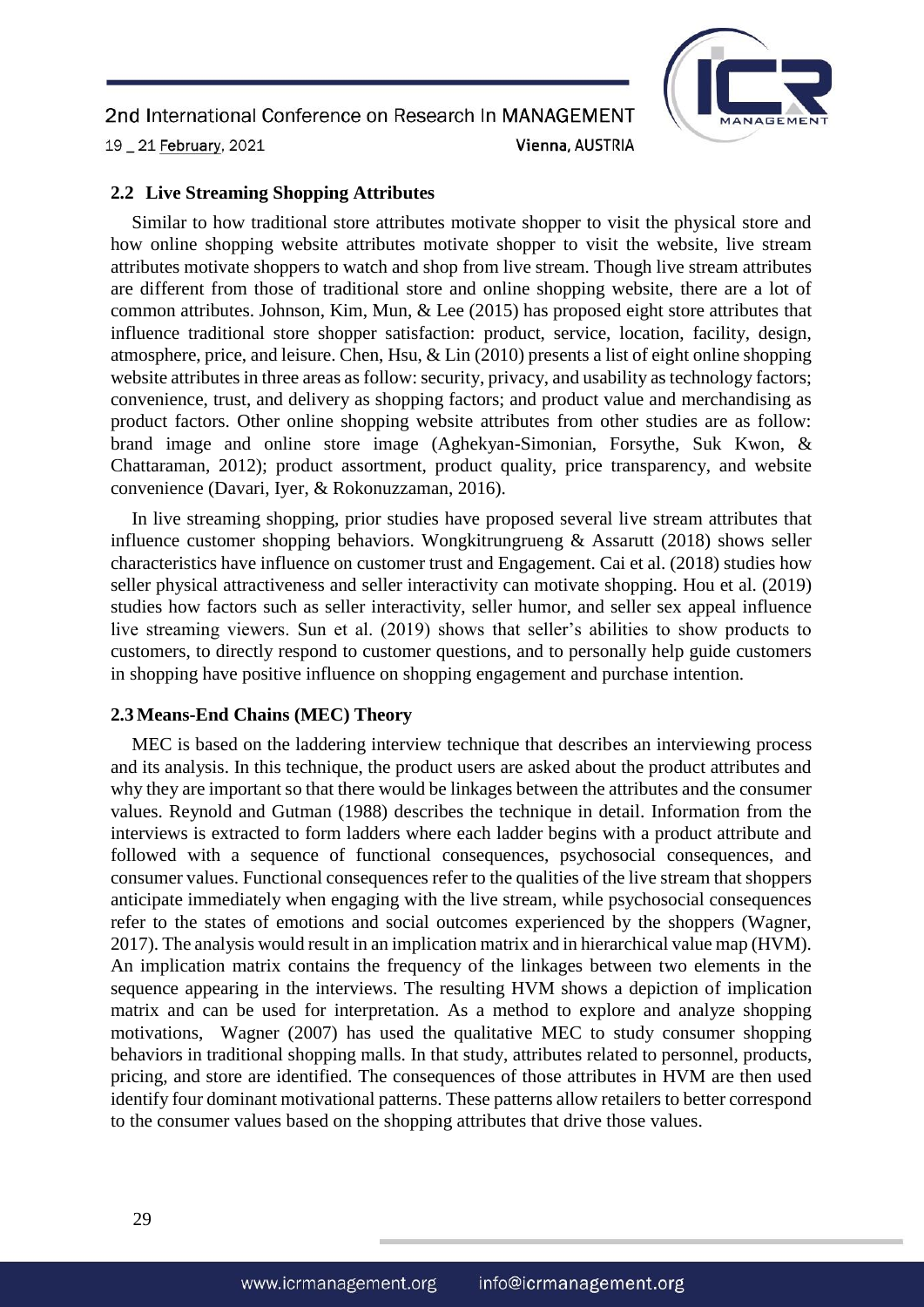

### **3. Research Methodology**

The qualitative method is used in this study to identify the live stream attributes impacting trust and customer intentions to watch and shop fashion clothes in FB Live in Thailand. FB Live is chosen as a platform to collect live streaming shopping data because, according to Electronic Transactions Development Agency (2020), 64% of the online sellers in Thailand indicate FB as their selling platform and 47.5% of the online shoppers indicate it as their shopping platform.

Interviewees in this study consisted of 30 FB Live streaming shoppers in Thailand. The sample size of 20 to 25 people is recommended for this type of qualitative research and very few new insights are found beyond this point (Borgardt, 2020). To reach the interviewees, an advertisement was posted using FB ads which allowed FB users to sign up. Applicants were screened with a question to ensure that they have watched or made fashion clothing purchase through FB live streaming in the past 12 months. Thirty individuals were chosen from the pool of applicants that cover varying genders, age groups, and average spending per clothing item. To encourage participation in the interview, each interviewee received an incentive of 300 Thai Baht at the end of the interview. The in-depth interviews were conducted over the telephone and each lasted approximately thirty minutes to one hour.

Each laddering interview is intended to solicit a list of relevant shopping attributes which would become a starting point in the laddering procedure. At the beginning of the interview, an interviewee was asked "What are the top four most important characteristics that a live stream should have to motivate users to watch and buy fashion clothes in live streams?" For each attribute that the interviewee mentioned, a series of "why is this important to you?" questions was asked. The answers from the interviewee would form a ladder up until the terminal value in the ladder was reached. In addition to the characteristics mentioned by the interviewee, a list of live streaming shopping attributes from the literature were also asked to see if interviewee would find any of them relevant and to gather insights into the values behind those attributes. Such attributes include product attributes (e.g. assortment, quality, trendiness, and brand name), seller attributes (e.g. presentation, interactivity, guidance, image, physical attractiveness, and humor), pricing (cheap price and good price), and promotion.

The composition of the interviewees was balanced with 15 males (50%) and 15 females (50%). Among females, the numbers of interviewees from age groups 20 to 25, 26 to 35, 36 and above were 5, 5, and 5 respectively. Among males, the numbers of interviewees from age groups 20 to 25, 26 to 35, 36 and above were 5, 8, and 2 respectively. Most interviewees spend an average of 250 THB on a piece of cloth (33%) followed by 750 THB (23%).

In order to analyze the interviews, the coding for elements was performed on each interview segment that represented a ladder. Each element would correspond to one these levels: live streaming attributes, functional consequences, psychosocial consequences, and values. After the coding was completed, the online software tool LadderUX was used to aid the data analysis. The software generated an implication matrix where each entry indicated the number of times an element was directly or indirectly mentioned by the interviewee to be related to another element. A cut-off point of 3 was used as recommended by prior research (Borgardt, 2020; Wagner, 2007). That is, the number of associations (N) must be mentioned at least three times to be considered relevant and such association would appear on the hierarchical value map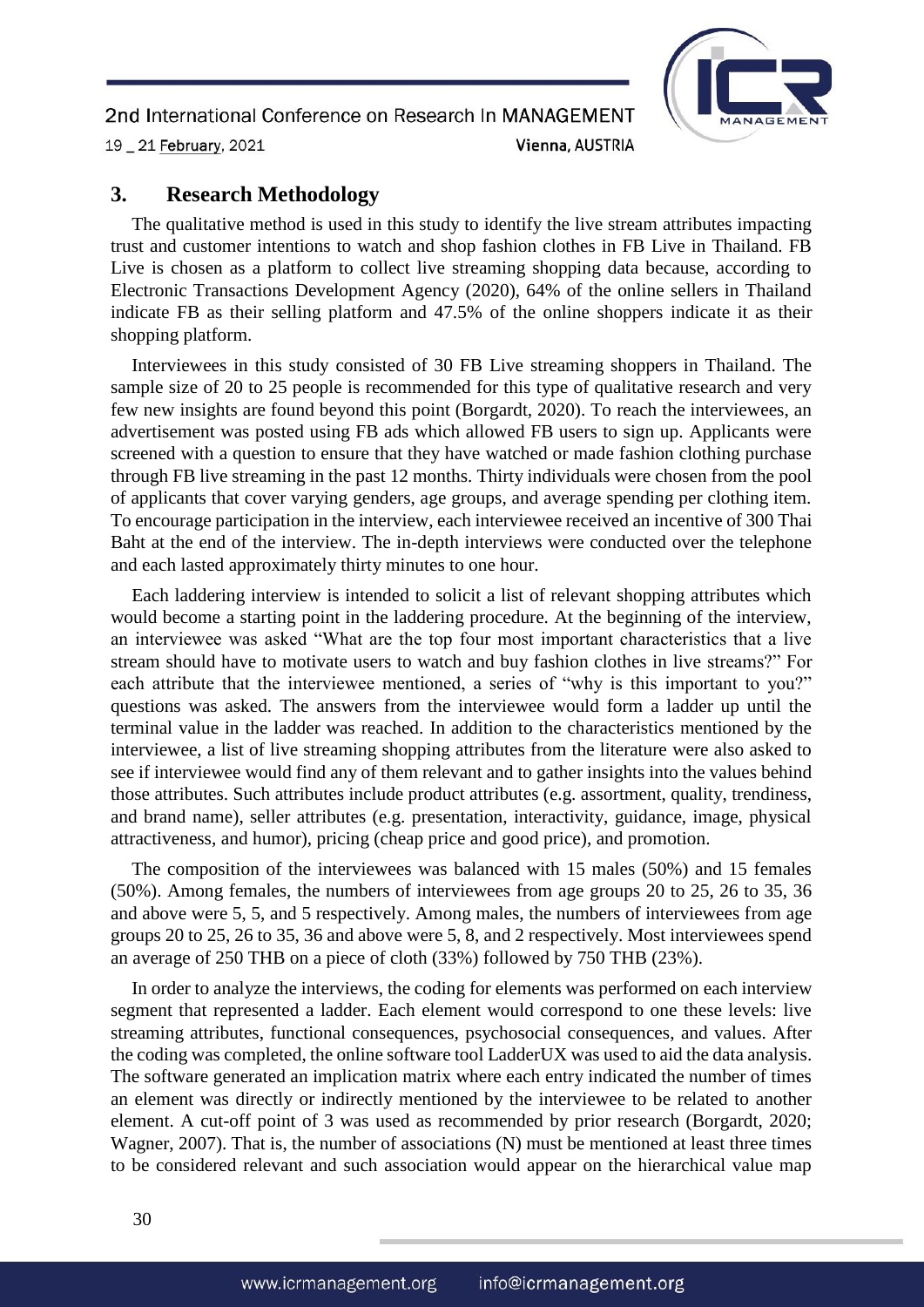

(HVM). The notation of association frequency shows direct association frequency to the left of the point and the indirect association frequency to the right. For example, an association of 19.5 between product assortment and finding the preferred product would indicate that there were 19 instances where interviewees mentioned that product assortment was important for them because it directly helped them find preferred products. And it would also indicate that there were 5 instances where interviewees mentioned some other elements in between these two elements. And also, for the sake of clarity and simplicity, HVM diagram would only show indirect links when there exist both direct and indirect links between the two elements.

# **4. Results**

The formatting guidelines of the HVM diagrams, as shown in Fig. 1, are based on similar prior work (Wagner, 2007). Elements are differentiated based on their types (e.g. attributes, functional consequences, psychosocial consequences, and values) using grey scales. Elements that were mentioned more frequently appear in boxes with thicker borders. Lastly, relation links between elements that are associated more frequently appear in thicker arrows. The levels of thickness are formatted in three levels. Elements that were mentioned up to 9 times have weakest borders, 10 to 19 times have thicker borders, and 20 or more times have thickest borders. Relation links that are associated up to 4 times appear in weakest arrows, 5 to 9 times appear in thicker arrows, and 10 or more times appear in thickest arrows.



For the sake of clarity, this study displays the results in five separate HVM diagrams. The value N for each element denotes the number of times the element was mentioned by the interviewees. Fig. 2 shows HVM that is based on five product attributes: product assortment, product quality, product trendiness, product brand name, and product style. In this HVM diagram, four motivational patterns appear: frictionless shopping, fashion orientation, quality seeking, and value seeking. Frictionless shopping is defined as consumers' smooth experience of the shopping process (Wagner, 2007). This first motivational factor relies on the elements that can enable consumers to find the right products with ease. Interviewees of this pattern are

*Figure 1: Symbols used in HVMs*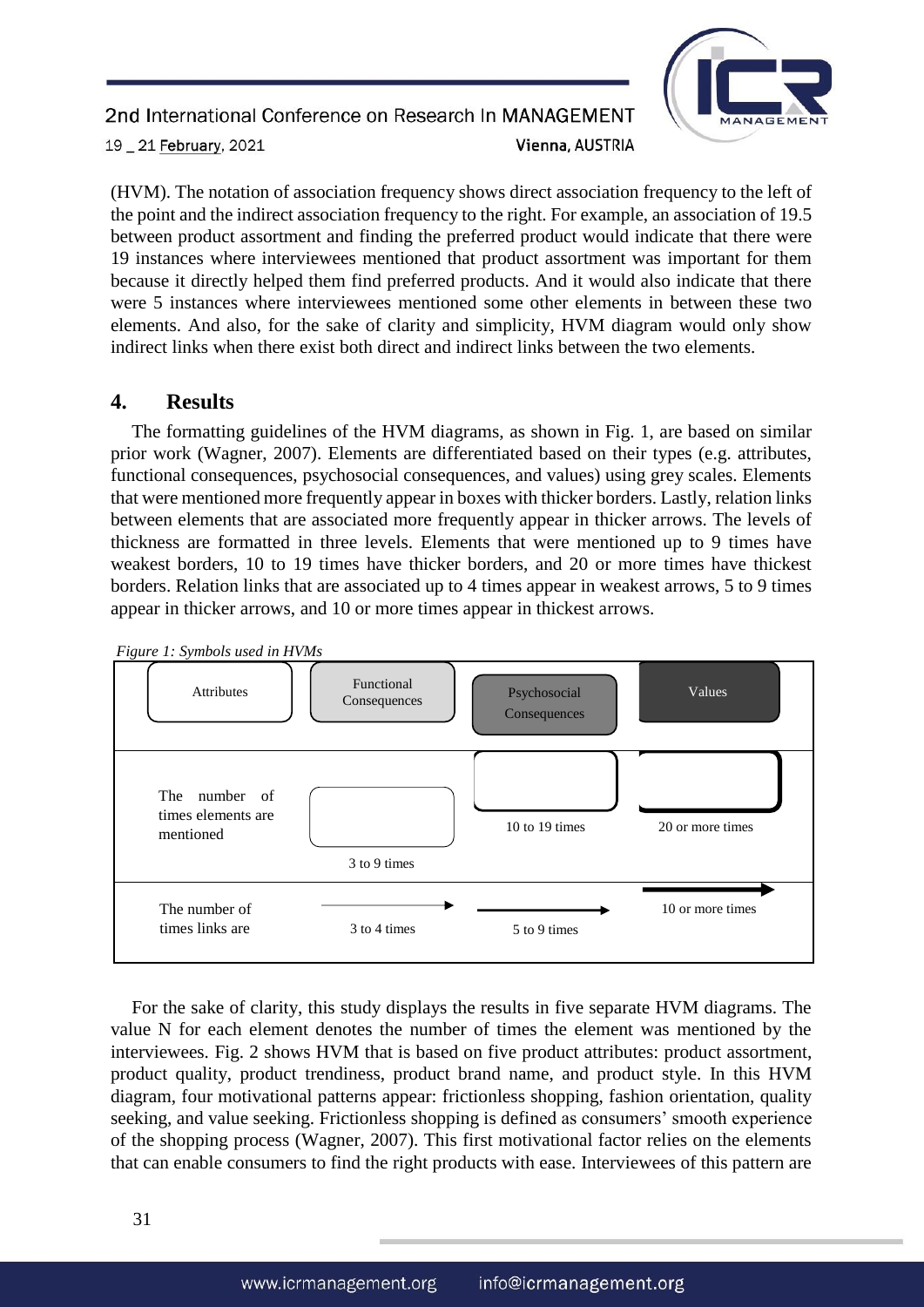

motivated to shop from sellers who carry a large selection of clothes due to chances that several items would match their preferences and their time spent would be worthwhile. This motivational pattern subsumes functional consequence of seeing new interesting clothes and some of which could be fashionable as this factor also relies on the trendiness aspect of the product. Ladhari, Gonthier, & Lajante (2019) defines fashion orientation as consumers' attraction to new fashion. This second motivational pattern relies solely on the trendiness aspect of the product where users find that watching live streaming helps them update fashion trends. Wagner (2007) defines quality seeking as consumers' preference towards quality of the product. Consumers with quality seeking motivational patterns mainly care about the quality of the product and are often times less price sensitive. For this third factor, the quality of clothes refers to the clothes being comfortable to wear and look beautiful when worn which boosts a person's self-confidence. Lastly, the fourth factor, the value seeking is defined as consumers' being satisfied with the good prices for the given quality. The prices do not have to be the absolute lowest prices, but they should be acceptable prices that consumers would feel that their money is well spent. Value seeking strongly relies on the products having good quality and also relies a little bit on product brand name. This is due to the facts that some interviewees believe that clothes with well-known brands tend to also be of good quality. Next, Fig. 3 shows HVM that is based on the attributes regarding good price, cheap price, clear price presentation, and promotion.



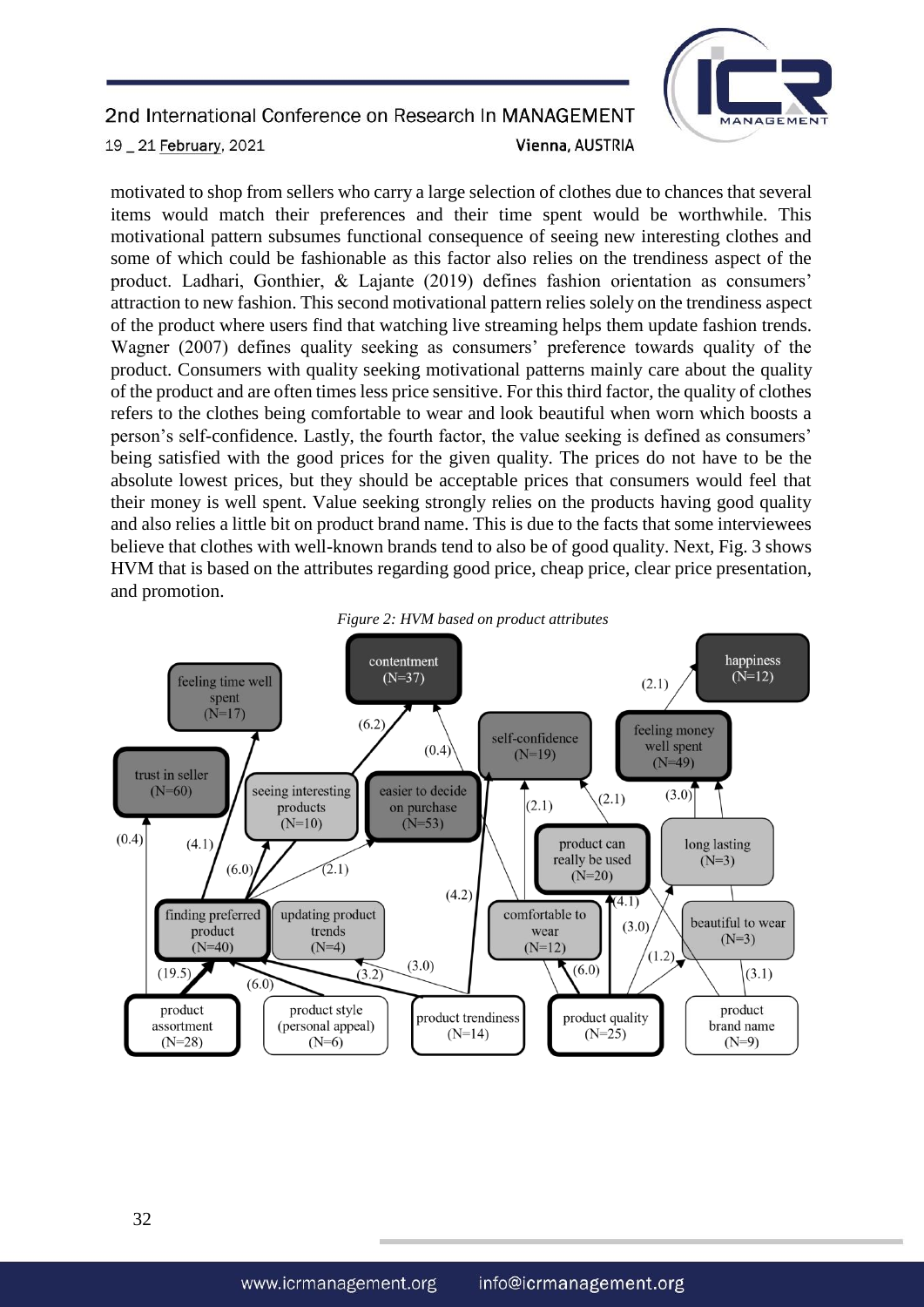



*Figure 3: HVM based on price and promotion attributes* 

In this HVM diagram, two motivational patterns emerge: value seeking and shopping enjoyment. Firstly, consumers with value seeking mainly rely on price being either cheap or good given the quality. They focus on achieving best value for their money. By saving money, they feel that they have accomplished their shopping objectives and feel happy. Additionally, because they are mainly concerned with price, they also rely on the clear visibility of price. Several interviewees mentioned that they would like to know total price including all the delivery fees before confirming any purchase because they want to plan the order so as to minimize the fees. Secondly, shopping enjoyment is defined as consumers' enjoyment of shopping without the necessary plan to purchase (Ladhari et al., 2019). Shopping enjoyment provides for the emotional value of the shopping experience. In this case, interviewees find that promotional activities that involve competing against other shoppers to win free prizes or getting great discounts give them excitement and keep them engaged because it is fun. Shoppers who are motivated by enjoyment do not necessarily feel compelled to purchase anything, but they could do so if they happen to win the game. Next, Fig. 4 and Fig. 5 show two HVMs that are based on the attributes regarding sellers. Fig. 4 is based on seller presentation, seller interactivity, and seller guidance, while Fig. 5 is based on seller image, seller politeness, seller pacing, seller physical attractiveness, seller humor, and seller verbal attractiveness.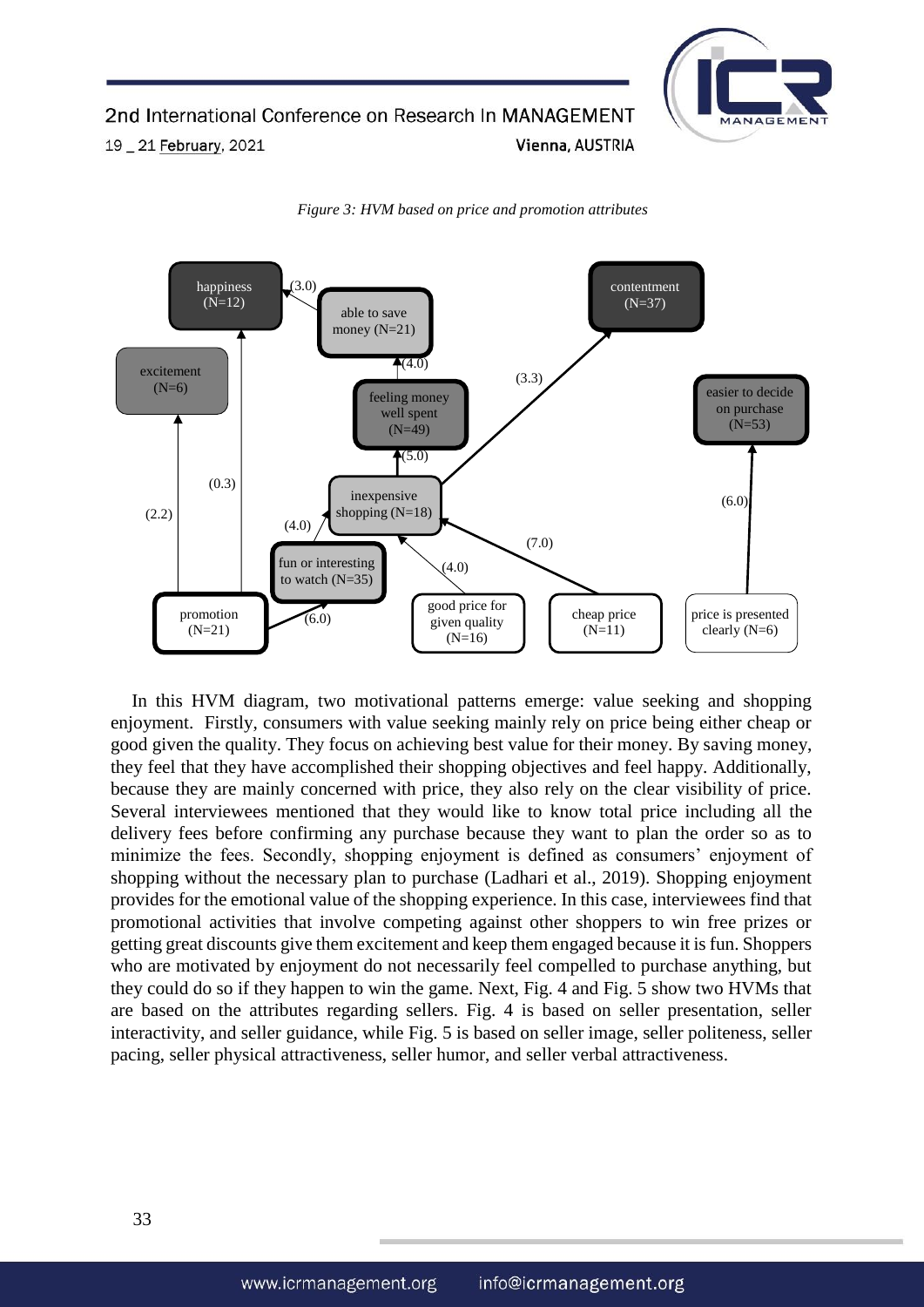





In HVM in Fig. 4, there seems to be one familiar motivational pattern and one new pattern appearing: frictionless shopping and product selection support. Frictionless shopping is characterized by the desire of shoppers to get clear information about the clothing in order to ensure that it can be worn comfortably, and the sizing is right. That is, shoppers are concerned with getting the right cloth that fits the body well and can really be worn. Essentially, this pattern heavily relies on the ability of seller to give clothing presentation. Moreover, consumers with frictionless shopping motivation have moderate desire to get answers from seller in order to have sufficient information to make purchase decision. Some interviewees indicated that they ask questions mostly to clarify the details of the clothing so they can decide to purchase. If they find that sellers do not pay attention to them, they may leave the live stream because they do not want to wait as it wastes their time. Sellers who are attentive to their comments and questions, sometimes earn their trust and they can make decision easier. As for the second motivational pattern, product selection support is defined as consumers' preference for choice making assistance (Sebald & Jacob, 2019). Product selection support relies on the ability of seller to give shopping guidance that enables shoppers to learn how to dress well and to easier decide on which to purchase. It is important to note that the association of this motivational pattern is weak perhaps because the nature of live streaming caters to large group of audience and sellers are unable to provide significant shopping guidance to individual shoppers. Some interviewees mentioned that sellers usually share with them about the occasions to wear certain clothes and how different clothing pieces could be nicely matched together. These types of guidance help shoppers find the right clothing for themselves.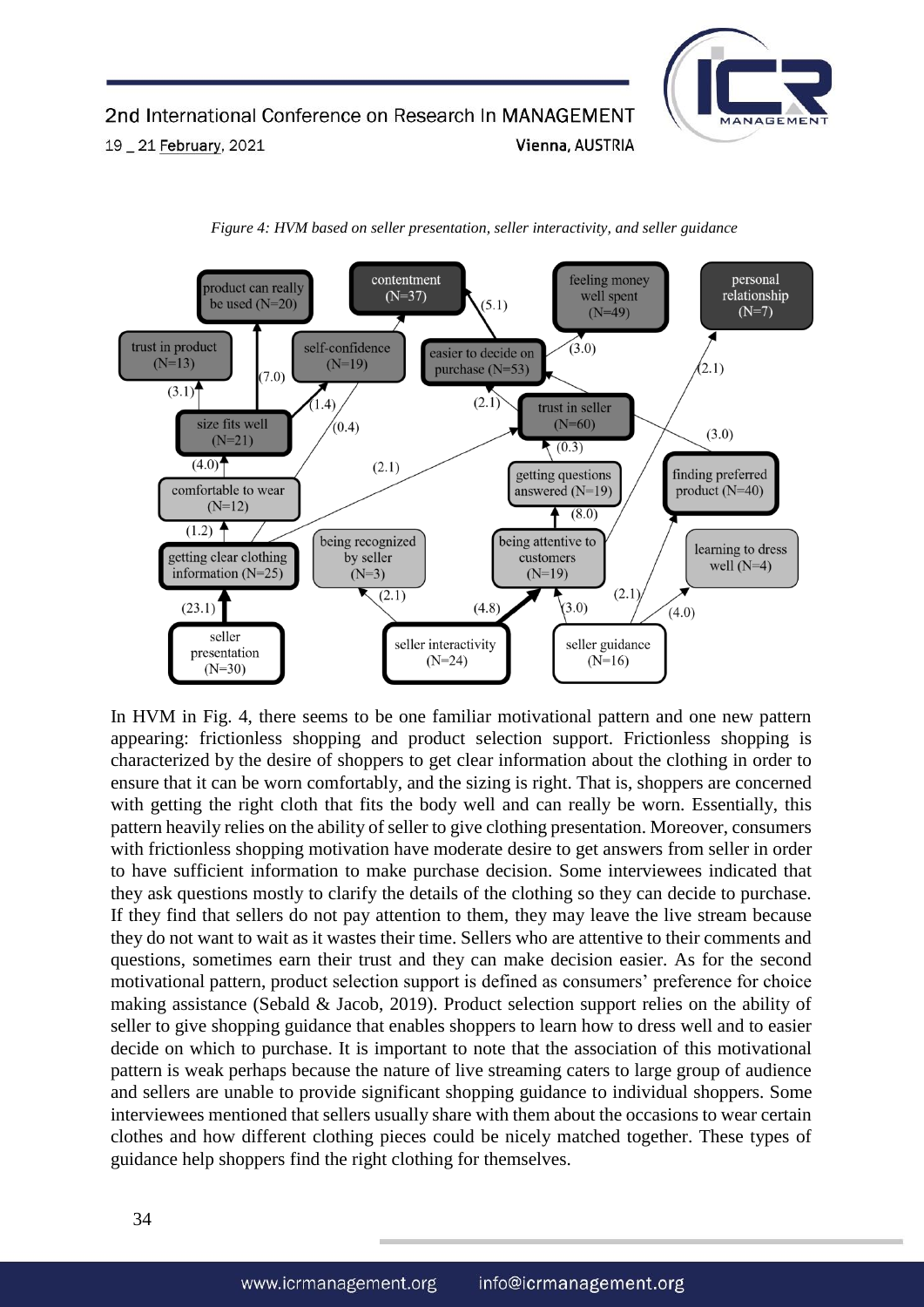



*Figure 5: HVM based on the remaining seller attributes* 

In HVM related to seller attributes in Fig. 5, both motivational patterns that emerge seem familiar: frictionless shopping and shopping enjoyment. In this cognitive map, frictionless shopping is characterized by being able to trust seller in terms of honesty and the ease of continuously watching the live stream. There is a strong association between seller image and the impact it has on fraud risk. Many interviewees mentioned that they tend to trust sellers whose image is clean and nothing bad has been said about them by other shoppers. They also mentioned that they would avoid buying from sellers with bad reputation. There are also several more moderate to strong associations between the ease of watching and three attributes namely seller politeness, seller pacing, and seller physical attractiveness. These links indicate that shoppers find sellers who are polite and good looking to be a welcoming sight. They also feel that sellers with these qualities make products look more appealing to buy. They also find that sellers should not stay on any particular item for too long as it becomes boring and difficult for them to stay watching. Sellers should move along to the subsequent products at reasonable pace. As for the third motivational pattern, shopping enjoyment has to do with experiencing fun, having a good time, and relieving stress. Seller humor has very strong association with making the live streaming experience fun and interesting to watch. Interviewees mentioned that they tend to stay engaged with sellers who have bright and colorful personalities or able to tell them interesting stories. It is important to note that, according the implication matrix, shoppers who are motivated by shopping enjoyment may also find sellers who are good looking to be an important attribute because there is a strong indirect linkage of (0.7) from physical attractiveness to enjoyment. The same cannot be said for the attributes of seller politeness and seller pacing because there is no indirect or direct linkages from them to enjoyment. Next, Fig. 6 shows the last HVM related to other remaining attributes.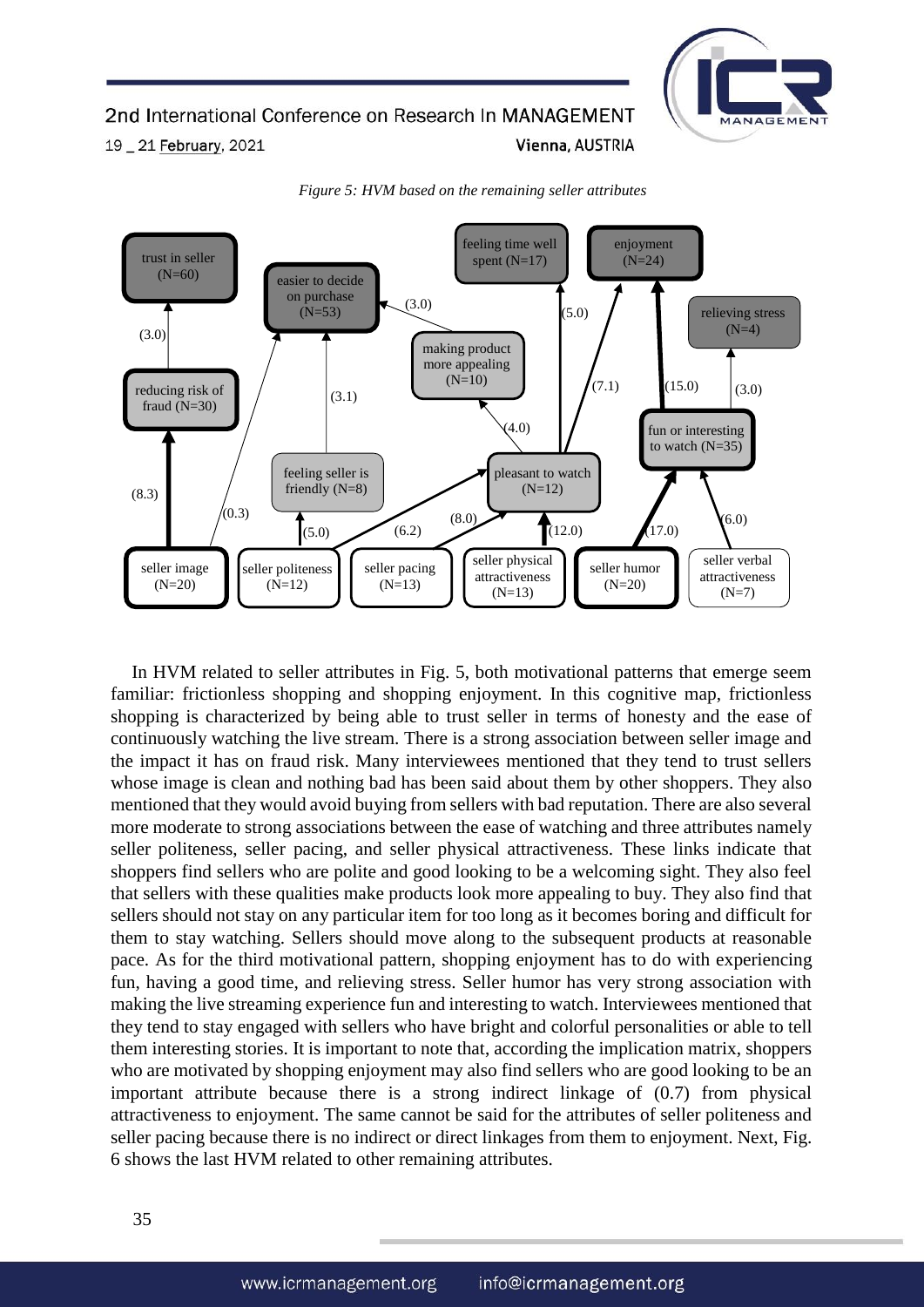# 2nd International Conference on Research In MANAGEMENT

19 \_ 21 February, 2021

*Figure 6: HVM based on other attributes* 

Vienna, AUSTRIA

MANAGE



In the last HVM related to other attributes, a single motivational pattern emerges which is frictionless shopping. One of the key aspects of successful shopping is fraud risks reduction and being able to trust sellers to deliver what was promised. Trust, in general, is defined as the beliefs between parties based on different characteristics such as goodness, fairness, honesty, competence, predictability, benevolence, integrity, and many others (McKnight & Chervany, 2001). Trust in seller is defined as the customer beliefs that the seller is competent and can be securely relied on to serve customer long-term interests (Crosby, Evans, & Cowles, 1990). The indirect associations between trust in seller and two attributes namely the number of viewers and the content of sellers' FB page are strong. Interviewees mentioned that when they saw a large crowd gathered to watch a particular live stream, it made them feel that the product must be good, the price must be great, and the seller must be trustworthy even before knowing who the seller was, what clothing product was being sold, and at what price. In addition, interviewees mentioned that they investigated the content on sellers' FB page such as the comments other shoppers wrote about the sellers and how sellers responded to them, the evidence that there were recent orders being sent out for delivery, the recent product updates on the page, and even the physical location of the store if existed. All these contents allow shoppers to get to know who the seller is and to judge the sellers' trustworthiness. There is also a weak association between fast delivery to trust towards the seller which indicates that by delivering the order on time as expected, the shoppers may mildly increase their trust in seller. Lastly, it is worthwhile to also note the very strong association between seller broadcast timing announcement and the ability for shoppers to manage their time to watch the live stream. This meant that as part of the frictionless shopping, shoppers may need to manage their time to come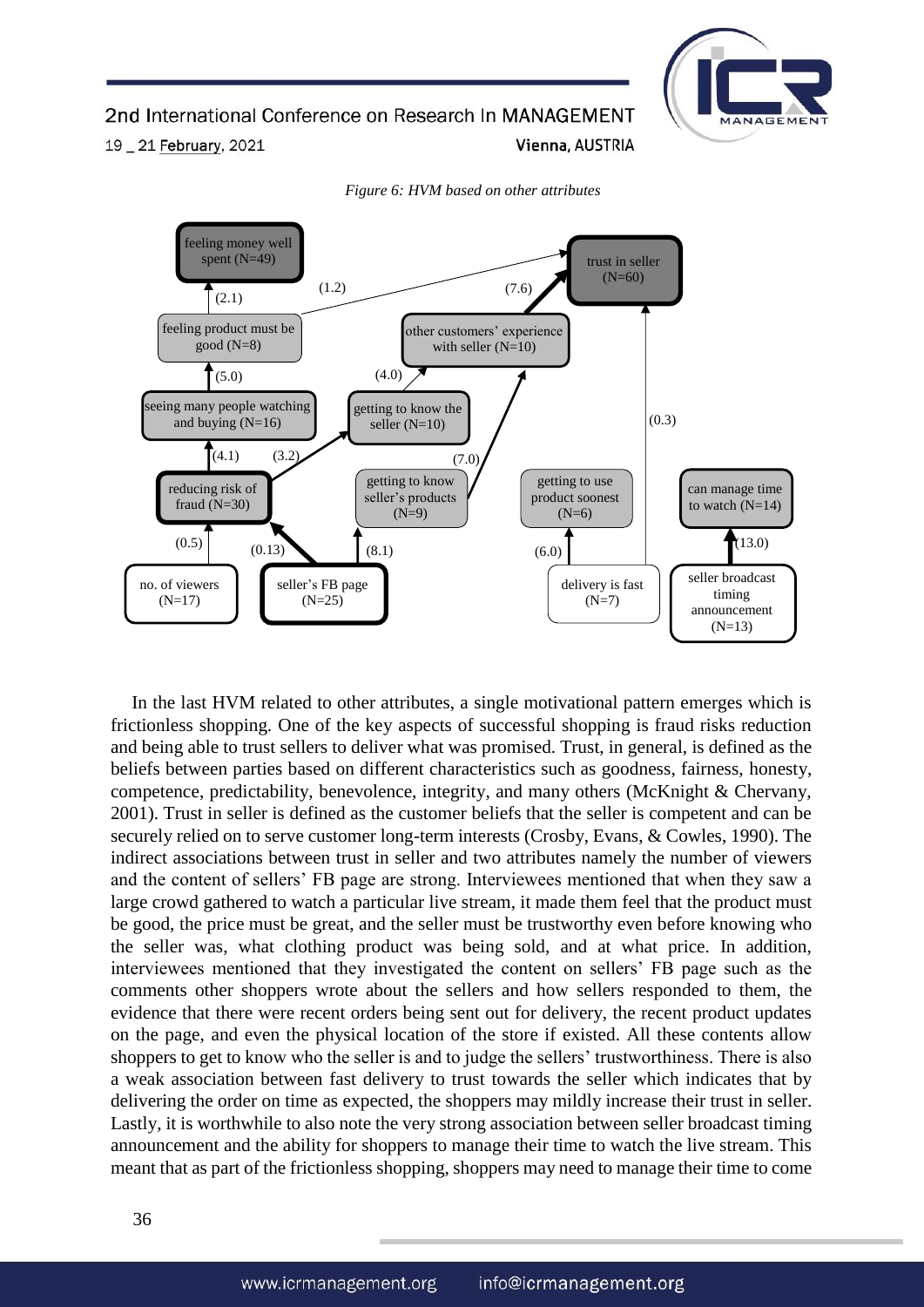

watch the live stream. Quite a few interviewees mentioned that it is important for them to know the timing when sellers would broadcast their live stream at least half a day in advance so that they could clear their schedule to watch the live stream. Lastly, it is important to note that the background ambiance attribute has an indirect association of (0.2) with enjoyment, which has not met the cut-off point of 3 and therefore was not included in the HVM as relevant. However, unlike other attributes derived from the literature, background ambiance was a new finding and was not specifically asked to the interviewees. So, it is possible that background ambiance could be relevant to create shopping enjoyment if such attribute was specially asked to the interviewees.

By analyzing all of the HVMs, three major motivational patterns and three minor motivational patterns have emerged as shown in Fig. 7. The motivational patterns are considered major if they account for most of the associated links between attributes and their values. They are considered minor if they account for fewer associated links. Major motivational patterns include frictionless shopping, shopping enjoyment, and value seeking. While minor motivational patterns include quality seeking, fashion orientation, and product selection support.





Sellers and retailers in live streaming can focus on each of these motivational patterns by addressing their associated attributes in order to deliver higher values for the customers:

- Frictionless shopping product assortment, product style (personal appeal), product trendiness, seller presentation, seller interactivity, seller image, seller politeness, seller pacing, seller physical attractiveness, number of viewers, content on seller FB page, fast delivery, and seller broadcast timing announcement
- Shopping enjoyment promotion, seller humor, seller verbal attractiveness, and seller physical attractiveness
- Value seeking product quality, product brand name, good price for the given quality, cheap price, clear price presentation
- Quality seeking product quality
- Fashion orientation product trendiness
- Product selection support seller guidance

### **5. Discussion**

The prior studies in live streaming have suggested several shopping attributes to be relevant in motivating consumers to shop including product assortment, product quality, product trendiness, product brand name, seller presentation, seller interactivity, seller guidance, seller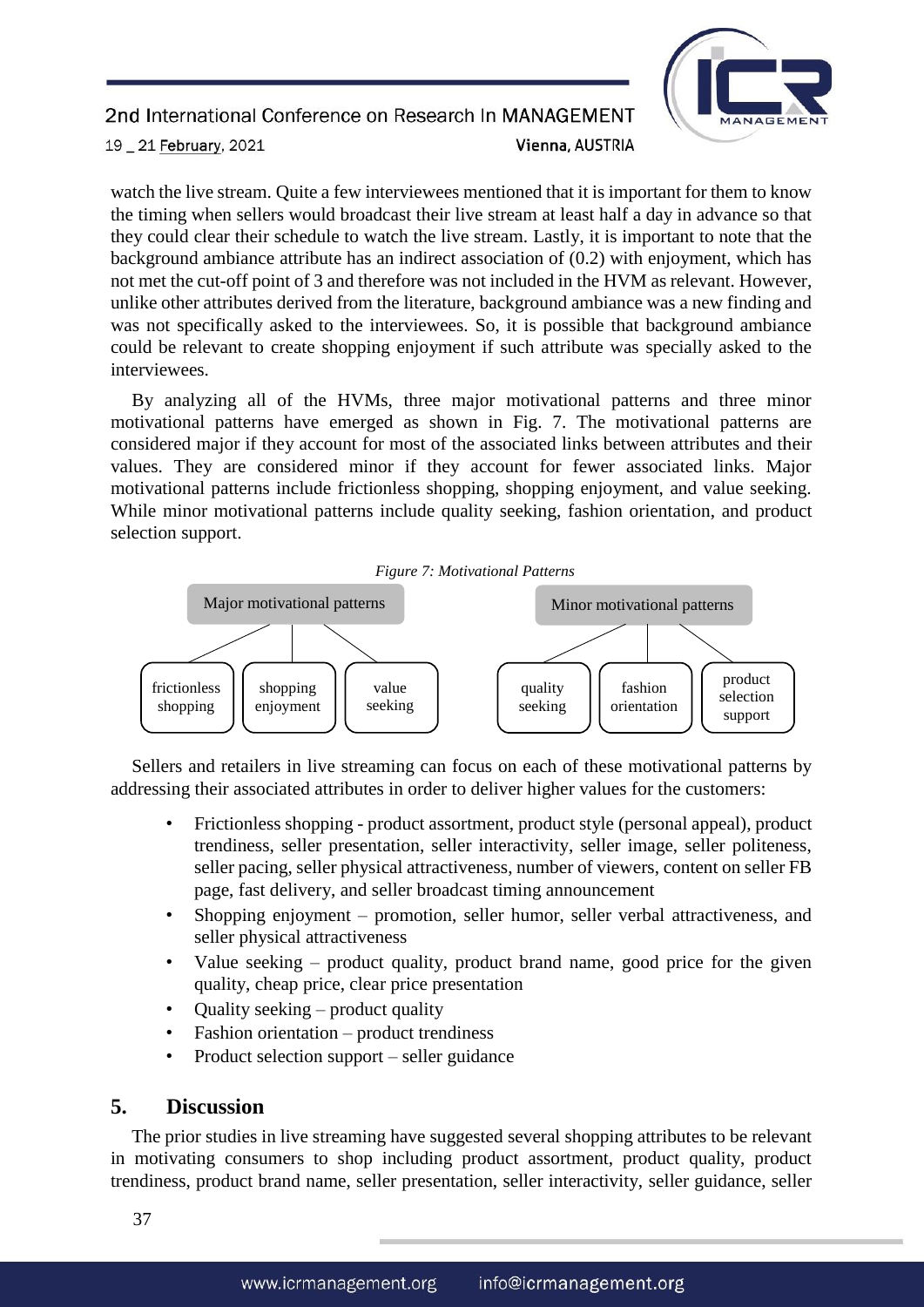

image, seller physical attractiveness, seller humor, cheap price, good price for the quality, and promotion. This study has investigated these shopping attributes and find that they are all still relevant in live streaming shopping for fashion clothing context. Moreover, this study has found a number of additional important attributes including product style (personal appeal), seller politeness, seller pacing, seller verbal attractiveness, clear price presentation, number of viewers, content on seller FB page, fast delivery, and seller broadcast timing announcement.

This study also finds new insights through the analysis of hierarchical theory of shopping motivation. Three major motivational patterns and three minor motivational patterns have been found along with their respective set of associated attributes. Sellers and retail managers can benefit from these findings by addressing the attributes of the live streams to achieve the desired improvements in the underlying motivational values. The HVMs can act as a tool to realize and understand shoppers' motivations that otherwise may not have been known.

# **6. Conclusion**

The results of this study identify important shopping attributes that motivate consumers to watch and shop in live streaming. Moreover, the findings identify several motivational patterns that are associated with these attributes. However, the limitation of this study is due to the fact that its sample size is appropriate for this type of qualitative study but does not allow us to make general inferences to conclude that newly found shopping attributes are relevant for the entire population. For future study, the output of this work can be used to guide the development of framework and questionnaires to use in the subsequent quantitative study to confirm the importance of these attributes. It could then be used as guidance to develop a tool that helps shoppers evaluate the live streams based on the relevant attributes that match their shopping values.

# **References**

- Aghekyan-Simonian, M., Forsythe, S., Suk Kwon, W., & Chattaraman, V. (2012). The role of product brand image and online store image on perceived risks and online purchase intentions for apparel. Journal of Retailing and Consumer Services, 19(3), 325-331. doi:https://doi.org/10.1016/j.jretconser.2012.03.006
- Borgardt, E. (2020). Means-End Chain theory: a critical review of literature. Prace Naukowe Uniwersytetu Ekonomicznego we Wrocławiu, 64, 141-160. doi:10.15611/pn.2020.3.12
- Brynjolfsson, E., & Smith, M. D. (2000). Frictionless Commerce? A Comparison of Internet and Conventional Retailers. Management Science, 46(4), 563-585. Retrieved from https://EconPapers.repec.org/RePEc:inm:ormnsc:v:46:y:2000:i:4:p:563-585
- Cai, J., Wohn, D. Y., Mittal, A., & Sureshbabu, D. (2018). Utilitarian and Hedonic Motivations for Live Streaming Shopping. Paper presented at the Proceedings of the 2018 ACM International Conference on Interactive Experiences for TV and Online Video, SEOUL, Republic of Korea. doi:https://doi.org/10.1145/3210825.3210837
- Crosby, L. A., Evans, K. R., & Cowles, D. (1990). Relationship Quality in Services Selling: An Interpersonal Influence Perspective. Journal of Marketing, 54(3), 68-81. doi:10.2307/1251817

38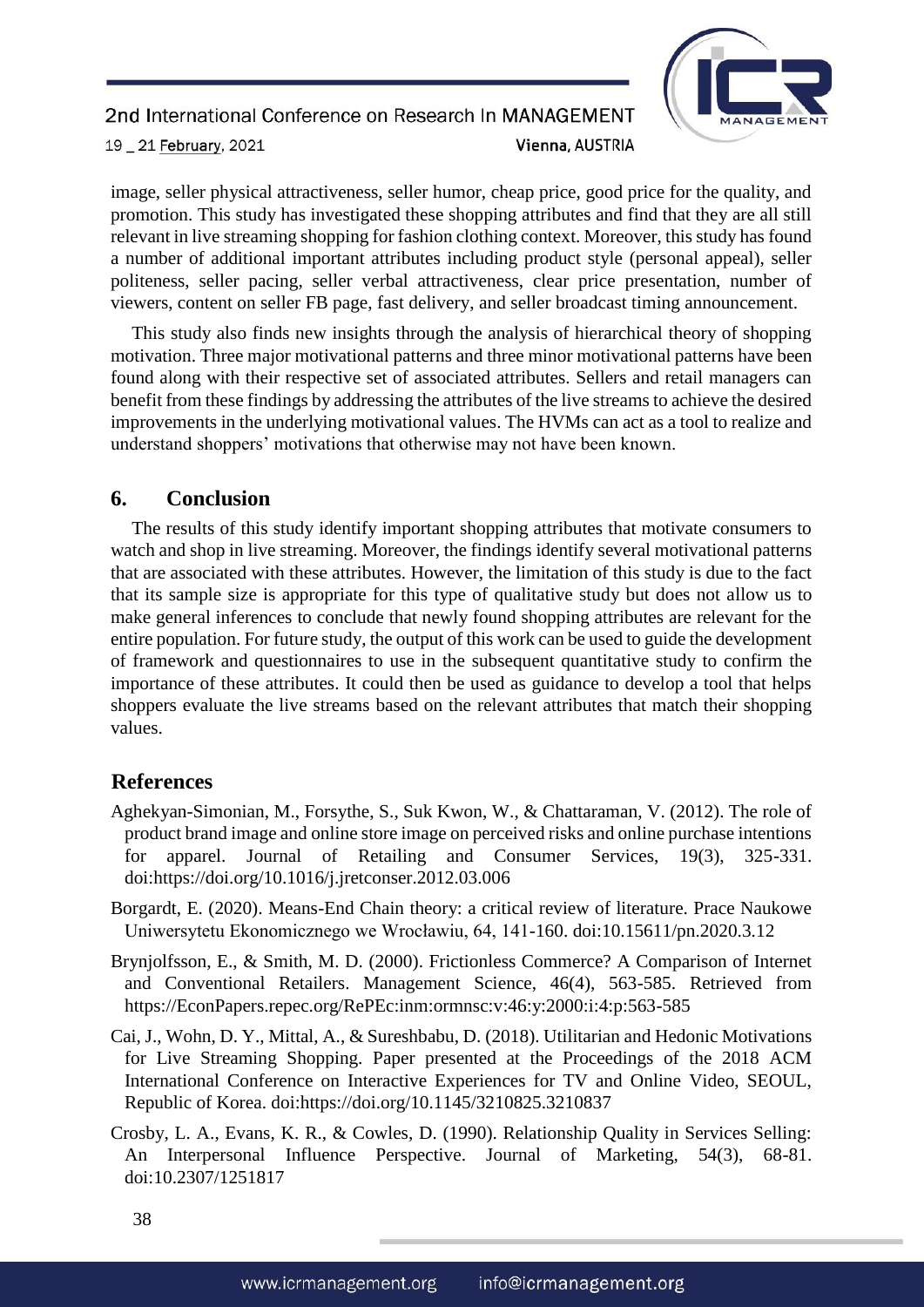2nd International Conference on Research In MANAGEMENT



19 \_ 21 February, 2021

### Vienna, AUSTRIA

- Davari, A., Iyer, P., & Rokonuzzaman, M. (2016). Identifying the determinants of online retail patronage: A perceived-risk perspective. Journal of Retailing and Consumer Services, 33, 186-193. doi:https://doi.org/10.1016/j.jretconser.2016.08.009
- Electronic Transactions Development Agency (2020, January). Thailand Internet User Behavior 2019 (Retrieved from) https://www.etda.or.th/th/Useful-Resource/publications/Thailand-Internet-User-Behavior-2019\_Th.aspx
- Hou, F., Guan, Z., Li, B., & Chong Alain Yee, L. (2019). Factors influencing people's continuous watching intention and consumption intention in live streaming: Evidence from China. Internet Research, 30(1), 141-163. doi:10.1108/INTR-04-2018-0177
- Johnson, K. K. P., Kim, H.-Y., Mun, J. M., & Lee, J. Y. (2015). Keeping customers shopping in stores: interrelationships among store attributes, shopping enjoyment, and place attachment. The International Review of Retail, Distribution and Consumer Research, 25(1), 20-34. doi:10.1080/09593969.2014.927785
- Ladhari, R., Gonthier, J., & Lajante, M. (2019). Generation Y and online fashion shopping: Orientations and profiles. Journal of Retailing and Consumer Services, 48, 113-121. doi:https://doi.org/10.1016/j.jretconser.2019.02.003
- Leeraphong, A., & Sukrat, S. (2018). How Facebook Live Urge SNS Users to Buy Impulsively on C2C Social Commerce? Paper presented at the Proceedings of the 2nd International Conference on E-Society, E-Education and E-Technology, Taipei, Taiwan. https://doi.org/10.1145/3268808.3268830
- McGoldrick, P. (2002), Retail Marketing, 2nd ed., McGraw-Hill, Maidenhead.
- McKnight, D. H., & Chervany, N. L. (2001). What Trust Means in E-Commerce Customer Relationships: An Interdisciplinary Conceptual Typology. International Journal of Electronic Commerce, 6(2), 35-59. doi:10.1080/10864415.2001.11044235
- Reynolds, T. J., & Gutman, J. (1988). Laddering theory, method, analysis, and interpretation. Journal of Advertising Research, 28(1), 11–31.
- Sebald, A. K., & Jacob, F. (2019). What help do you need for your fashion shopping? A typology of curated fashion shoppers based on shopping motivations. European Management Journal. doi:https://doi.org/10.1016/j.emj.2019.08.006
- Shankar, V., Inman, J. J., Mantrala, M., Kelley, E., & Rizley, R. (2011). Innovations in Shopper Marketing: Current Insights and Future Research Issues. Journal of Retailing, 87, S29-S42. doi:https://doi.org/10.1016/j.jretai.2011.04.007
- Sun, Y., Shao, X., Li, X., Guo, Y., & Nie, K. (2019). How live streaming influences purchase intentions in social commerce: An IT affordance perspective. Electronic Commerce Research and Applications, 37, 100886. doi:https://doi.org/10.1016/j.elerap.2019.100886
- Wagner, T. (2007). Shopping motivation revised: a means- end chain analytical perspective. International Journal of Retail & Distribution Management, 35(7), 569-582. https://doi.org/10.1108/09590550710755949